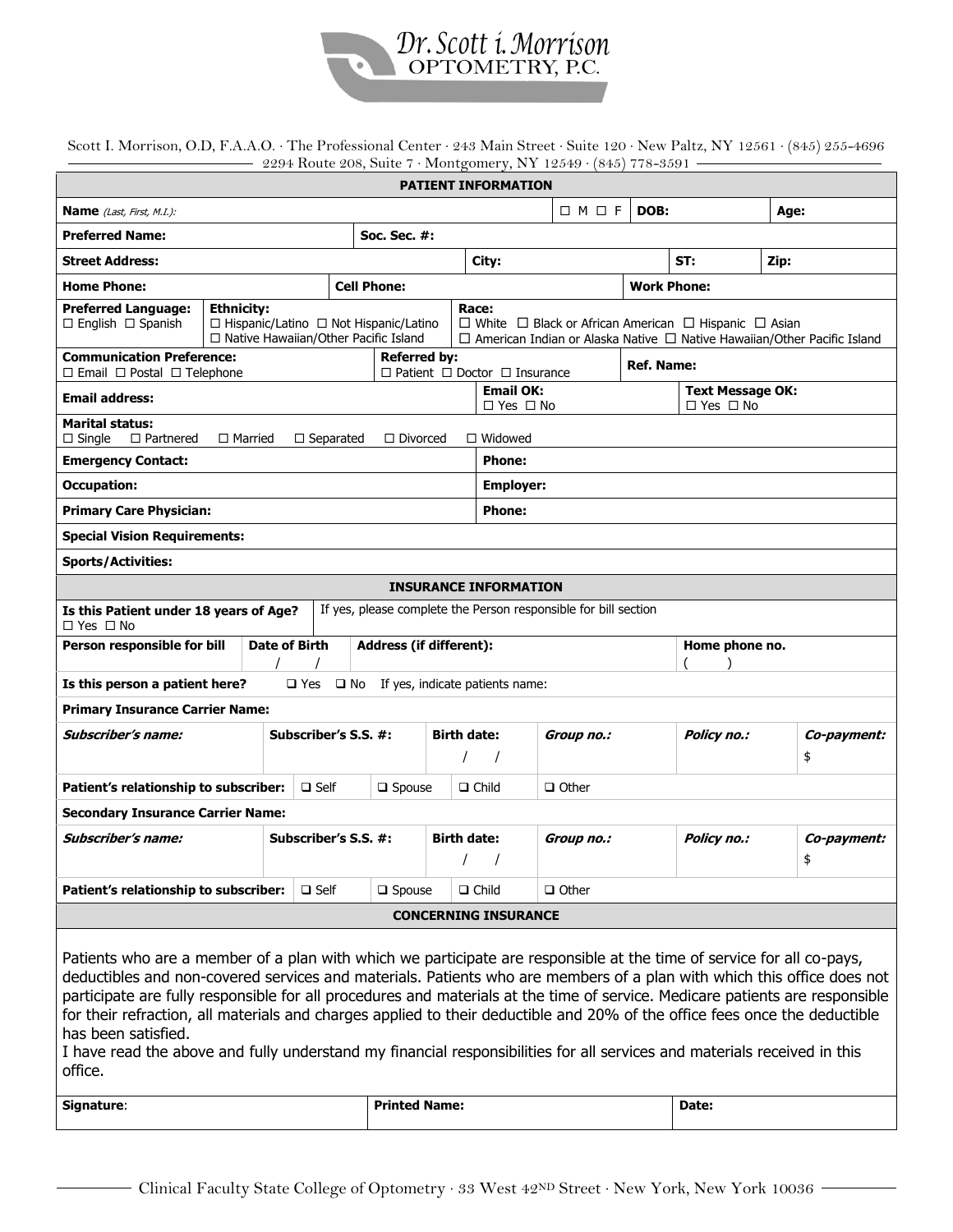

Scott I. Morrison, O.D, F.A.A.O. ∙ The Professional Center ∙ 243 Main Street ∙ Suite 120 ∙ New Paltz, NY 12561 ∙ (845) 255-4696 2294 Route 208, Suite 7 ∙ Montgomery, NY 12549 ∙ (845) 778-3591

## Pediatric Optometry History Form

| Were your child's eyes dilated? Y N                                                                  |  |  |  |  |  |  |  |  |
|------------------------------------------------------------------------------------------------------|--|--|--|--|--|--|--|--|
|                                                                                                      |  |  |  |  |  |  |  |  |
| Who is your child's pediatrician?___________________________________City:___________________________ |  |  |  |  |  |  |  |  |
|                                                                                                      |  |  |  |  |  |  |  |  |
|                                                                                                      |  |  |  |  |  |  |  |  |
|                                                                                                      |  |  |  |  |  |  |  |  |
| What is the reason for this appointment?                                                             |  |  |  |  |  |  |  |  |

## Visual History

| <b>Blurry vision</b>                 |   | N | Tearing/discharge from the eyes          | Y | N |
|--------------------------------------|---|---|------------------------------------------|---|---|
| Double vision                        | Y | Ν | History of eye surgery                   | Y | N |
| Head injury                          | Y | N | History of eye injury                    | Y | N |
| Flashes of light                     | Y | N | History of eye turn                      | Y | N |
| Floaters/spots in front of your eyes | Υ | N | History of lazy eye                      | Υ | N |
| Eye pain                             | Υ | N | Eye strain                               | Y | N |
| <b>Headaches</b>                     | Y | N | Discomfort on computer                   | Y | N |
| <b>Burning eyes</b>                  | Y | N | Eye fatigue                              | Y | N |
| Itching eyes                         | Y | Ν | Poor concentration while reading         | Y | N |
| Red eyes                             | Y | N | Vision worse at end of day               | Y | N |
| Trouble copying from the board       | Υ | N | Trouble with visual memory               | Y | N |
| Reversing letters                    | Y | N | Confusing words with similar beginning   | Y | N |
| Sloppy handwriting                   | Y | Ν | Loss of place when reading/skipping      | Y | N |
| Fall asleep while reading            | Y | Ν | Close an eye when reading                | Y | N |
| Turn/tilt head when reading          | Y | Ν | Words run together when reading          | Y | N |
| Temporary blur after reading         | Υ | N | Blur after reading for prolonged periods | Υ | N |
| Headaches after prolonged reading    | Y | N | Unable to read as long as desired        | Υ | N |
| Car sickness                         | Y | N | Social problems                          | Y | N |
| Attention problems                   | Υ | N | Other                                    |   |   |